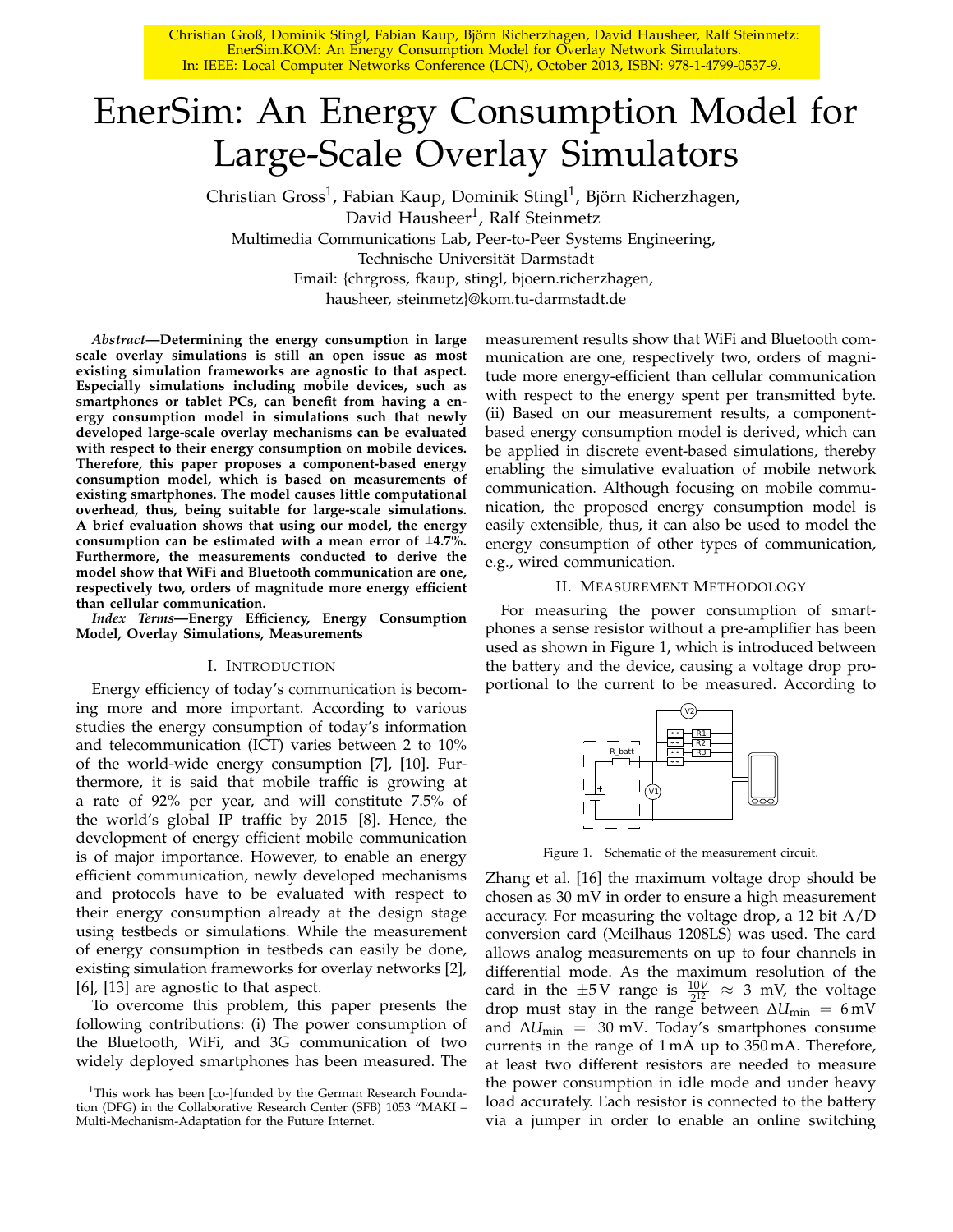between the different resistors without disconnecting the smartphone from the battery. Furthermore, a direct connection to the battery without resistor was added to the circuit to enable the boot process. Booting the smartphone while being connected to a resistor with higher resistance causes a high voltage drop and, thus, the boot process would fail as the voltage at the device is too small.

In order to determine the values for the different resistors R1, R2, and R3, the range of the current drawn by the smartphone has to be identified. The minimum current draw *Imin* and, thus, the maximum battery lifetime *Tmax* can be observed during the standby phases of the smartphone. The maximum current draw leads to the minimum lifetime *Tmin*, which can be observed under heavy usage, assuming all components running in high power state. Knowing the battery capacity *Wbatt*, the nominal battery voltage *Unom*, and the minimum and maximum battery lifetime *Tmin* and *Tmax*, the average current *Iavg* drawn in the two scenarios can be computed based on Equation 1.

$$
I_{avg} = \frac{W_{batt}}{U_{nom} \cdot T_{max}} \tag{1}
$$

Based on the average current *Iavg*, and the desired range for the voltage drop [∆*U*min, ∆*U*max], the resistor range can be computed following Equation 2,

$$
[R_{min}, R_{max}] = \frac{\Delta U}{I_{avg}} \tag{2}
$$

 $\text{with } \Delta U \in [\Delta U_{\text{min}}, \Delta U_{\text{max}}] \text{ and } I_{\text{avg}} \in [I_{\text{min}}, I_{\text{max}}]. \text{ The}$ parameters to determine the values of R1, R2, and R3 in the experiments are shown in Table I. From the

| Parameter               | Symbol               | Value                                    |  |  |
|-------------------------|----------------------|------------------------------------------|--|--|
| <b>Battery Capacity</b> | $W_{batt}$           | 22,680 Ws                                |  |  |
| Nom. Batt. Voltage      | $U_{nom}$            | 4.1 V                                    |  |  |
| Min. Batt. Lifetime     | $T_{min}$            | 14,400 s                                 |  |  |
| Max. Batt. Lifetime     | $T_{max}$            | 777,600 s                                |  |  |
| Current Range           | $ I_{min}, I_{max} $ | $[6.5 \,\mathrm{mA}, 350 \,\mathrm{mA}]$ |  |  |
| Resistor Range          | $[R_{min}, R_{max}]$ | $[0.085\,\Omega, 1\,\Omega]$             |  |  |
| Table I                 |                      |                                          |  |  |

| TAVIC 1           |  |
|-------------------|--|
| Parameter Listing |  |

calculated resistors range the following high precision resistors have been chosen:  $R_1 = 0.05 \Omega$  ( $\epsilon = 0.5\%$ ),  $R_2 = 0.1 \,\Omega \, (\epsilon = 0.5\%)$ ,  $R_3 = 1.0 \,\Omega \, (\epsilon = 1\%)$ .

# *A. Measuring the Power Consumption*

In order to determine the power consumption of the different components, the power consumption of the particular component has been isolated as suggested by Rice et al. [12]. First, the baseline power consumption of the device is measured right before enabling a particular component. Subsequently, the measured baseline power consumption is substracted from the values obtained while having the component under study enabled. Each networking element has a set of dedicated power consumption states representing its level of utilization, e.g., idle, low power, high power. Thus, an artificial workload has to be generated, which utilizes the component under study accordingly. While this can be done easily for components such as the display by adjusting the level of brightness, generating a dedicated workload for the network devices requires additional overhead. Therefore, an Android app is developed that transmits and receives a predefined amount of data, either via the cellular network, via Bluetooth, or via WiFi in infrastructure or ad hoc mode.

To obtain statistically significant results, each measurement is repeated ten times. Out of those values the 5th and 95th confidence intervals are computed. For sampling the power consumption a sampling rate of  $300\frac{1}{s}$  is used forming the set of measurement samples *S*. Out of those samples the energy consumption can be calculated following Equation 3.

$$
P_{avg} = \frac{1}{|S|} \sum_{s \in S} P(s) = V_1(s) * \frac{V_2(s)}{R}
$$
 (3)

The A/D measurement card has an accuracy of 0.2% in the 5 V range or  $\pm 10$  mV. In addition, the resistors used have a limited accuracy of  $\pm 1$ %. Hence, due to error propagation the error in the measured power consumption ∆*P* deviates and can be calculated as

$$
\Delta P = \left| \frac{\partial P}{\partial V_1} \right| \Delta V_1 + \left| \frac{\partial P}{\partial V_2} \right| \Delta V_2 + \left| \frac{\partial P}{\partial R} \right| \Delta R. \tag{4}
$$

with ∆*V*1, ∆*V*2, and ∆*R* denoting the maximum error of the particular parameter. For the measurement with  $V_1 =$ 4.1 V,  $V_2 = 20$  mV this results in a deviation  $\Delta P = 73$  mW using *R*<sub>1</sub>,  $\Delta P = 37$  mW using *R*<sub>2</sub>, and  $\Delta P = 4$  mW using *R*3. Depending on the measured power consumption (idle, low, or high power consumption) the resistor that causes the smallest measurement error is selected. All measured values are averaged over a large number of 30.000 samples to obtain statistically significant values.

#### III. MEASUREMENT RESULTS

The measurement methodology has been applied on two widely used smartphones: the Motorola Milestone 2 and the Google Nexus One. The results for the power consumption of the different components of both devices in idle mode are shown in Figure 2(a). Android devices distinguish between two different passive modes where the device consumes less power: the *suspend* and the *idle* mode [3]. In the suspend mode, all running applications are suspended to RAM, whereas in idle mode, background processing still takes place. Therefore, both devices consume twice as much power in the idle state compared to the suspended mode. Furthermore, when looking at the idle state power consumption of the networking devices, the components of the Milestone 2 device consume significantly more power than the Nexus One. The Bluetooth device on the Milestone 2 consumes almost twice as much power in the idle state than the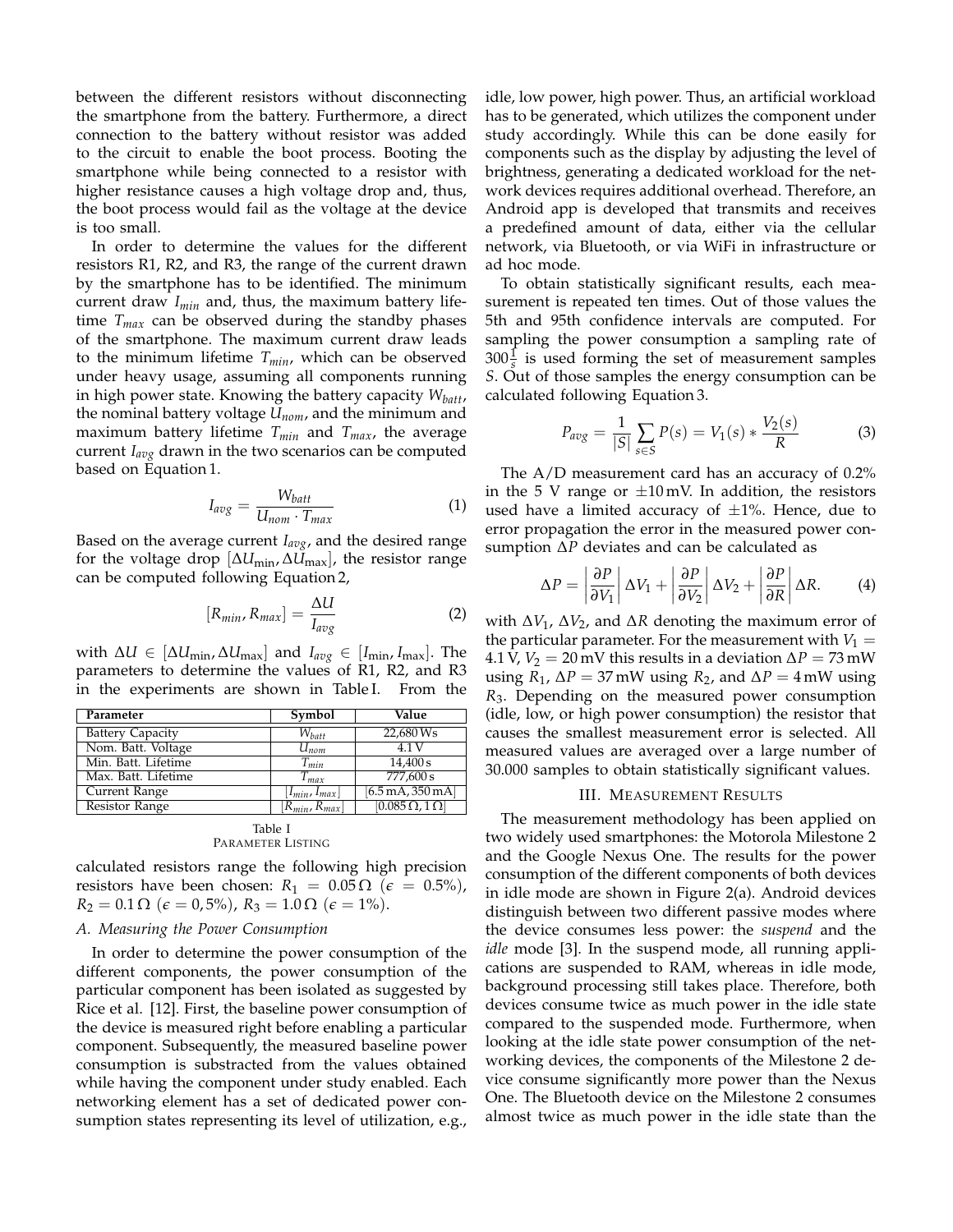

Nexus One and is as high as the Milestone 2 WiFi idle power consumption. The idle power consumption of the cellular network device in 2G mode is similar to the power consumption in 3G mode.

Figure 2(b) shows the power consumption of the Bluetooth device and WiFi device in ad hoc and infrastructure mode. Using the ad hoc mode, both devices consume slightly more power than in the infrastructure mode. Furthermore, sending of data causes a higher power consumption than receiving. Bluetooth, on the other hand, consumes less than half of the power of WiFi. Nevertheless, Bluetooth has a transmission range of about 10 m with a small bandwidth of 1 Mbit/s, whereas WiFi easily can bridge more than 100 m offering a bandwidth of up to 54 Mbit/s.

The 3G network device exhibits an additional set of power consumption states besides the high and low power state. When starting a transmission, the network device first switches to the *ramp* state for about 2 s followed by the *high* power state. After finishing a transmission, the device switches to the *tail* state, waiting for possible further transmissions to come in. After a period of 5 s without any further data being received or transmitted, the device again switches to the idle power state. The Milestone 2 consumes significantly more power in all of those states in comparison to the Nexus One as shown in Figure 2(c). The power consumption in the ramp and the tail state for each device is almost identical. Furthermore, similar to the WiFi device, sending data via the 3G device causes a higher power consumption than receiving.

Figure 2(d) shows the resulting energy efficiency defined as the energy spent per transmitted or received byte. Cellular communication is one magnitude less efficient than WiFi communication. Furthermore, WiFi infrastructure-based communication is slightly more efficient than WiFi ad hoc communication, due to the lack of proper power saving mechanisms for the ad hoc mode [4]. Finally, Bluetooth outperforms both WiFi and 3G communication and is up to two orders of magnitude more energy efficient.

# IV. ENERGY CONSUMPTION MODEL

Based on the measurements presented in Section III, an energy consumption model is derived, which allows for the simulation of the energy consumption of mobile communication in overlay network simulators. The presented model is based on the following assumptions: (i) *Battery-powered devices* with a fixed battery capacity are assumed. (ii) As each device consists of a set of components, e.g., CPU, display, RAM, network devices, a *component-based model* is assumed. (iii) Each component of a smartphone has a finite amount of *power consumption states P<sup>i</sup>* . (iv) The power consumption model is executed in a *discrete event-based simulation environment*, where the consumed energy is subtracted from the remaining capacity of the battery in discrete points of time and not continuously. (v) As the model is designed for overlay network simulators, message-oriented instead of packetbased communication is assumed.

To be applicable in large-scale simulations, a simulation model has to fulfill a variety of requirements: (i) Large-scale simulations usually require a large amount of computational resources. Hence, an energy simulation model must have a *low computational complexity* in order to be scalable. (ii) As the components of smartphones are constantly changing over time and new components are added to smartphones, the simulation model should be *expandable*. (iii) The simulation model should have a *modular design* allowing to toggle component state in an easily configurable way. (iv) The simulation model should approximate the power consumption of mobile communication of smartphones with a reasonable accuracy.

The energy consumption model consists of two main parts: The *battery model*, which reflects the remaining capacity of a device and the *power consumption model*, which describes how much energy is spent within a certain amount of time. The power consumption model considers a set of components *C* with each component  $c_i \in C$  having a set of dedicated power consumption states  $P_i \in \{P_{\text{idle}}, P_{\text{low}}, P_{\text{ramp}}, P_{\text{high}}, P_{\text{tail}}\}$ . Those power states reflect the typical operation states of a component (off, idle, low, and high power). Whenever a component changes its power state, the amount of energy consumed